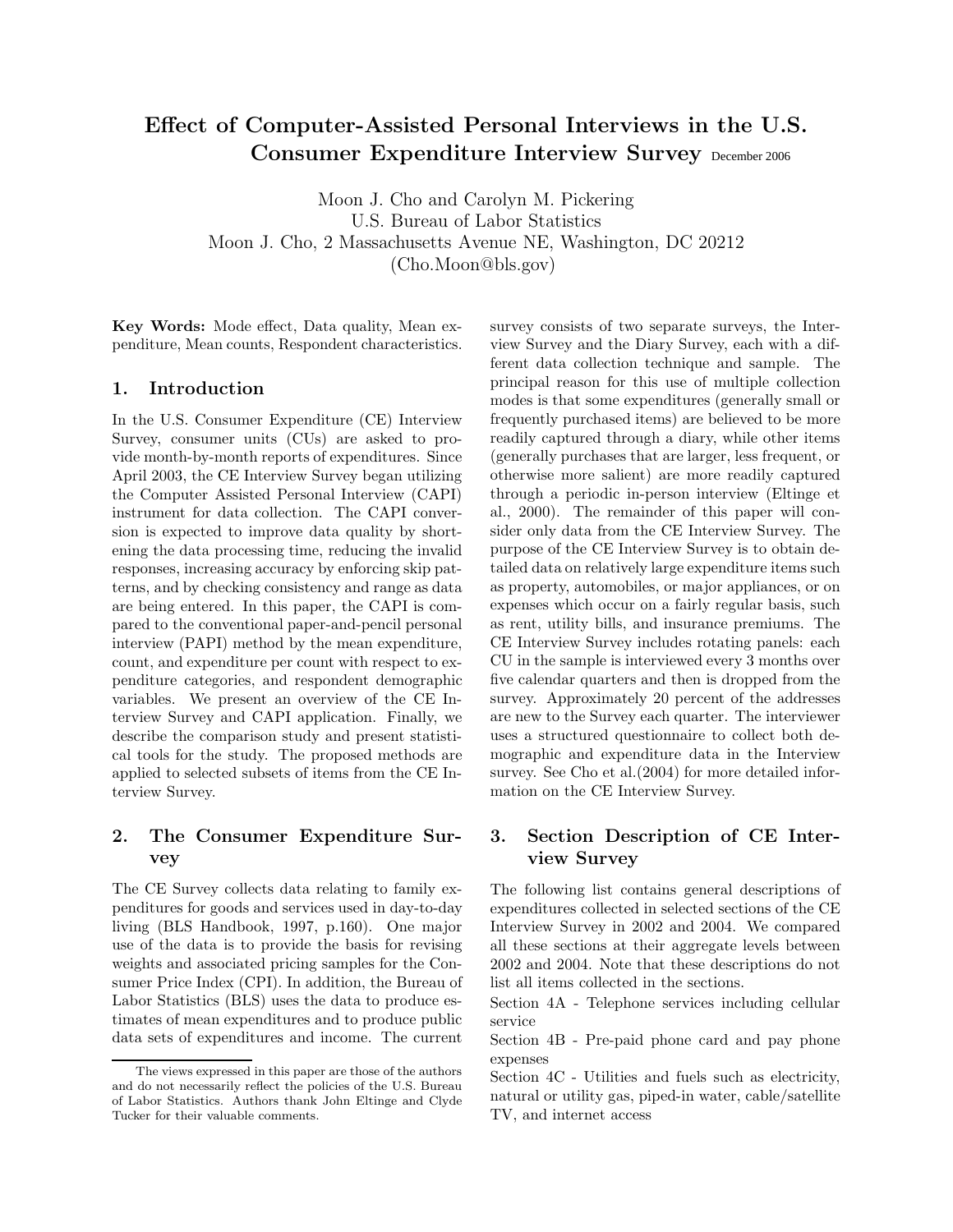Section 4D - Utilities and fuels for rented vacation properties

Section 5 - Property Construction, repairs to the home, and maintenance for the home

Section 6A - Major household appliances such as refrigerators and dishwashers

Section 6B - Small appliances such as toasters and other household items such as computers, electronics, and tools for the home

Section 7A - Maintenance or repair of household items such as electronics and appliances

Section 7B - Expense for service contracts for the maintenance or repair of household items

Section 8A - Expenses for furniture, infant's equipment, outdoor furniture and decorative items, decorative items for the home, storage and travel items, glassware and dinnerware, linens, and floor and window coverings

Section 8B - Rental, leasing, or repair of furniture

Section 9A - Clothing and accessories for persons age 2 and older

Section 9B - Clothing and accessories for persons under age 2 and watches, jewelry, and wigs or hair pieces

Section 9C - Repair of clothing, shoes, watches, or jewelry and clothing rental and clothing storage

Section 9D - Expenses for sewing materials and notions

Section 12A - Vehicle maintenance and repair, parts, and equipment

Section 12B - Licensing of drivers and vehicles and registration and inspection of vehicles

Section 12C - Other vehicle expenses such average gasoline expenditures and expenditures on parking, towing, and auto clubs

Section 15A - Out-of-pocket medical expenses

Section 16 - Educational expenses

Section 17A - Subscriptions to newspapers or magazines, season tickets to sporting events or theater, book clubs, CD and video clubs, reference books, encyclopedias, club memberships, credit card fees, and shopping club fees

Section 17B - One time or single admission expenses for the items in 17A except memberships plus photographic film and film developing

Section 19A - Miscellaneous expenditures

Section 19B - Contributions

Section 20A - Food and beverage expenses

Section 20B - Expenses for selected goods and services

# **4. PAPI to CAPI Conversion**

The CE Interview Survey introduced the CAPI instrument to the field in the data collection month April 2003. As of that date, field representatives (FRs) began collecting all cases in the CAPI instrument even if the FR previously interviewed the CU on paper. At the time of implementation, the CAPI interviewing experience levels of the FRs varied. Many FRs conducted CAPI interviews for other surveys using DOS-based software such as CASES. The Census Bureau programmed the CAPI instrument in Windows-based software called Blaise.

The questions changed very little from the last paper form in 2001 and the first CAPI instrument in 2003. However, the approach to asking the questions changed. On paper, the FR introduced the section, presented the reference period, listed each item collected in the section, and then collected detailed expenditure information on any items purchased by the CU. On paper, the FR marked 'no' next to any item not purchased. In CAPI, the FR introduces the section, presents the reference period, begins listing each item collected in the section, but instead of waiting until the respondent has heard the whole list, the FR immediately collects detailed expenditure information on any items purchased by the CU then continues asking about the remaining items. In CAPI, the FR makes no entries for items or services not purchased by the CU.

In addition, the authors note the following change in Section 4C: The focus shifted from the grouping the utility expenses by property in PAPI to focusing on the individual utilities in CAPI. The CE Interview Survey still collects the property associated with the utility, but the questionnaire no longer uses property as a recall tool for received utility bills.

# **5. Previous Findings**

The CAPI test team (2003) of the CE division conducted a preliminary comparison study between CAPI and PAPI data in terms of respondents, response rates, mean expenditure, and interview time. CAPI data were collected on approximately 3000 addresses per quarter in the first three quarters of 2002 in the study. CAPI data were then compared with PAPI data for the normal production during the same time period. The team found that demographic characteristics of respondents, expenditure levels, and overall length of interview time were quite similar between CAPI and PAPI. However, the team observed difference in the average number of reported expenditures per CU between two modes.

The comparison study by The CAPI test team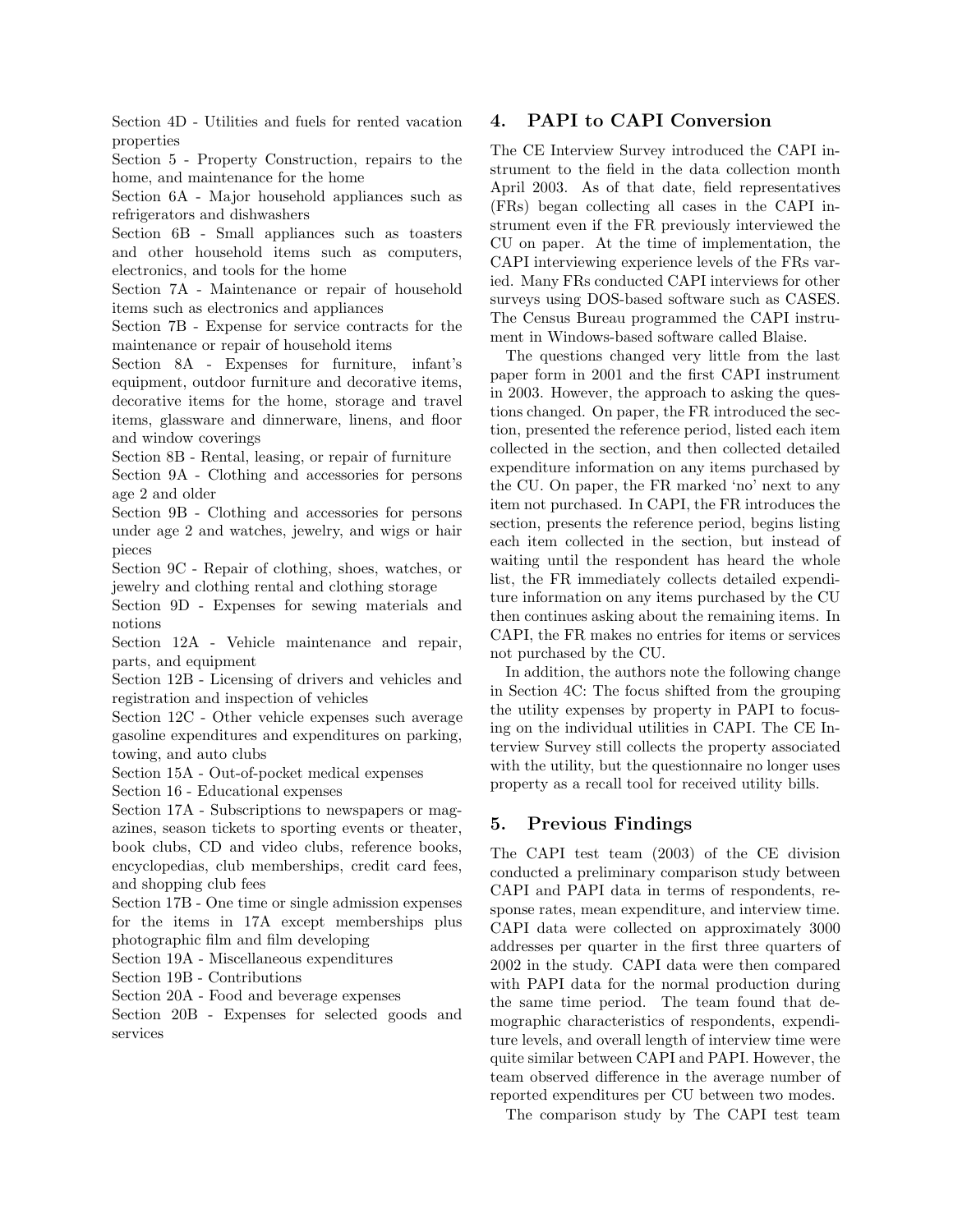provided important results. However, the CAPI instrument was not quite established during the testing time. Insurance expenditure counts and dollar amounts collected in the CAPI dress rehearsal, for example, were too low because the CAPI instrument did not carry forward some previous insurance policy information. In addition, interviewers who conducted CAPI were not as experienced as the ones with PAPI. The team compared PAPI and CAPI data that were partially processed data with the first three quarters, and with the first three interviews. We used the Phase 3 processed data (from the second interview through the fifth interview) from all four quarters.

See Bradburn et al (1991), Fuchs et al. (2000), Lamas et al. (1996) and references cited therein for more information on the CAPI data collection.

# **6. Comparison Study**

### **6.1 Comparison Data**

We selected PAPI data from the 2nd through 5th interviews of the Year 2002 and CAPI data from the Year 2004. Both 2002 and 2004 share the same sample design. That means that the primary sampling units (PSUs) stayed the same and PSU groupings for the variance estimation also stayed the same. The data used for this analysis was generated from the monthly expenditures (MTABQ) files and the CU characteristics and income (FMLYQ) files of the Phase 3 databases. We didn't include Pension and Social Security expenditures which were stored in the income (ITAB) file. There are 22 sections in the CE Interview Survey. We chose twelve sections out of 22, and those twelve sections are the nearly exact translations of PAPI version to CAPI version. We avoided sections with significant changes. Numerically, we can conduct the same analyses for those sections. However, those sections provide less of a simple methodological conclusion when we observe the differences. In addition, they would provide less insight into prospective effects of further changes. Note that we considered only the components of the mean monthly expenditure of the CE Interview Survey that contribute to current CE production estimates. In other words, we used only the universal classification codes (UCCs) which were collected through the CE Interview Survey and used for publishing expenditures. Consequently, the "Overall Mean" entries are based on data from the UCCs for which publication is based on the interview reports. In addition, the entries for "Food" are based on food UCCs that are published from interview data; similarly for other subgroups included.

#### **6.2 Notations**

The remainder of this paper presents methodology and empirical results for expenditures, counts, expenditures per count, and other estimators observed in the CE Interview Survey. Define  $\hat{\theta}_{cm}$  as the expenditure obtained from the CU  $c$  for month  $m$  and w*cm* associated weight. Then a weighted estimator of the mean monthly expenditure is:

$$
\bar{\hat{\theta}} = \frac{\sum_{c} \sum_{m} w_{cm} \hat{\theta}_{cm}}{\sum_{c} \sum_{m} w_{cm}}
$$

where  $m$  is from January to December. The mean monthly count and the mean monthly expenditure per count are defined in a similar way. We made a CPI-adjustment for each selected section of 2004 expenditures in order to compare the 2004 expenditure with the 2002 expenditure accurately. The BLS provides CPIs for both overall and detailed expenditure categories on the CPI website. We noted that five out of twelve selected sections had the opposite direction from the overall CPI. Define  $\hat{\theta}_{2004}^{CAPI}$  to be the original 2004 dollar values and  $\hat{\theta}^{CAPI}$  to be the CPI-adjusted values from the CAPI method. The conversion formula from 2004 money to 2002 money is the following:

$$
\hat{\theta}^{CAPI} = \hat{\theta}_{2004}^{CAPI} \times \frac{CPI_{2002}}{CPI_{2004}}
$$

We examined the statistical significance of the following test statistic:

$$
\frac{\hat{d}}{se(\hat{d})}
$$

where

$$
\hat{d} = \left(\hat{\theta}^{CAPI} - \hat{\theta}^{PAPI}\right),
$$
\n
$$
se(\hat{d}) = \sqrt{\hat{V}_{BRR}(\hat{d})},
$$
\n
$$
\hat{V}_{BRR}(\hat{d}) = (I_{13}, -I_{13})\hat{V}_{BRR} (I_{13}, -I_{13})',
$$
\n
$$
\hat{V}_{BRR} = \frac{1}{44} \sum_{i=1}^{44} \left( \begin{bmatrix} \hat{\theta}_{\alpha}^{CAPI} \\ \hat{\theta}_{\alpha}^{PAPI} \end{bmatrix} - \begin{bmatrix} \hat{\theta}^{CAPI} \\ \hat{\theta}^{PAPI} \end{bmatrix} \right)
$$
\n
$$
\times \left( \begin{bmatrix} \hat{\theta}_{\alpha}^{CAPI} \\ \hat{\theta}_{\alpha}^{PAPI} \end{bmatrix} - \begin{bmatrix} \hat{\theta}^{CAPI} \\ \hat{\theta}^{PAPI} \end{bmatrix} \right),
$$

 $V_{BRR}$ : the variance estimates by the balanced repeated replication method,

 $\ddot{\theta}_{\alpha}$ :  $\alpha$ th replicate estimator which is 13 × 1 vector,  $I_{13}: 13 \times 13$  identity matrix.

Note that the variance formula takes into account the covariance structure between the PAPI and the CAPI versions.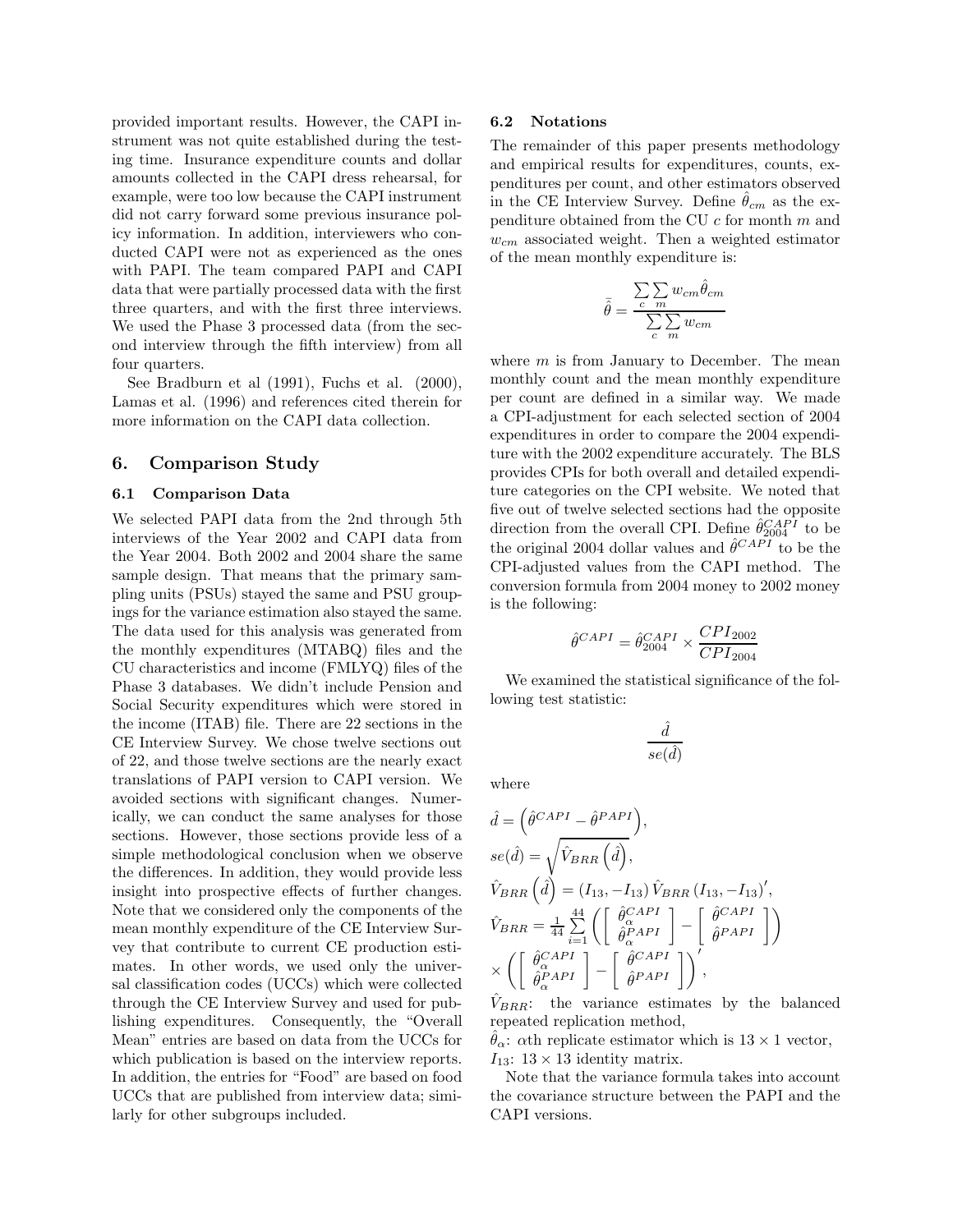| Section    | <b>PAPI</b> | PAPI | <b>CAPI</b> | <b>CAPI</b> |
|------------|-------------|------|-------------|-------------|
| Overall    | 31322       | 1.00 | 31077       | 1.00        |
| Section 4  | 30748       | 0.98 | 30420       | 0.98        |
| Section 5  | 5321        | 0.17 | 4455        | 0.14        |
| Section 6  | 11266       | 0.36 | 10374       | 0.33        |
| Section 7  | 2245        | 0.07 | 2612        | 0.08        |
| Section 8  | 7516        | 0.24 | 7226        | 0.23        |
| Section 9  | 15144       | 0.48 | 13898       | 0.45        |
| Section 12 | 28067       | 0.90 | 28061       | 0.90        |
| Section 15 | 20092       | 0.64 | 18432       | 0.59        |
| Section 16 | 8372        | 0.27 | 7743        | 0.25        |
| Section 17 | 23584       | 0.75 | 22066       | 0.71        |
| Section 19 | 22790       | 0.73 | 21417       | 0.69        |
| Section 20 | 27831       | 0.89 | 25890       | 0.83        |

Table 1: **Reporting Consumer Unit**

## **7. Numerical Result**

#### **7.1 Comparing Point Estimators**

In the CE Interview Survey, each selected CU is asked to participate in a total of five interviews. The first interview collects data for only bounding purposes, and was not considered in the paper. The second through fifth interviews are conducted at threemonth intervals. In each of these interviews, the CU is asked to report expenditures for the past three months. The Table 1 presents sections, total number and proportion of reporting CUs of PAPI, total number and proportion of reporting CUs of CAPI. We observed that the CAPI had smaller proportion of reporting CUs in ten sections out of twelve.

We compared the mean monthly expenditure per CU of overall and selected sections between PAPI and CAPI. The Table 2 presents sections, mean monthly expenditure estimates of the PAPI and the CAPI data, difference between mean monthly expenditure estimates, standard error estimates of the PAPI data and the CAPI data, standard error estimates of the difference, and test statistics. The cutoff point using the student t test at  $\alpha = 0.05$  is 2.021. We observed that CAPI data had smaller mean expenditure in seven sections out of twelve. Among those seven sections, three sections were statistically significant. Note that the sections with statistically significant differences are marked with the asterisks.

In addition, we observed that CAPI data had larger standard error estimates in eight sections out of twelve. Standard error estimate of overall expenditure in CAPI is also larger than the one in PAPI.

We compared the mean monthly counts per CU of overall and selected sections between PAPI and

Table 3: **Weighted Mean Monthly Counts**

| Section        | <b>PAPI</b> | <b>CAPI</b> | Diff    | Test Stat |
|----------------|-------------|-------------|---------|-----------|
| $Overall*$     | 19.70       | 18.49       | $-1.20$ | $-6.30$   |
| Section 4      | 5.08        | 5.06        | $-0.01$ | $-0.37$   |
| Section $5^*$  | 0.12        | 0.11        | $-0.01$ | $-2.95$   |
| Section $6*$   | 0.24        | 0.22        | $-0.02$ | $-3.06$   |
| Section $7^*$  | 0.04        | 0.05        | 0.01    | 4.12      |
| Section 8      | 0.15        | 0.14        | 0.00    | $-0.29$   |
| Section $9^*$  | 0.47        | 0.39        | $-0.07$ | $-6.58$   |
| Section $12^*$ | 1.76        | 1.65        | $-0.11$ | $-5.50$   |
| Section $15*$  | 0.95        | 0.91        | $-0.04$ | $-2.57$   |
| Section 16     | 0.27        | 0.27        | 0.01    | 0.93      |
| Section $17*$  | 2.71        | 2.31        | $-0.40$ | $-9.96$   |
| Section $19*$  | 1.44        | 1.25        | $-0.18$ | $-5.90$   |
| Section $20^*$ | 1.82        | 1.59        | $-0.23$ | $-12.39$  |

CAPI. The Table 3 presents sections, mean monthly count estimates of the PAPI and the CAPI data, difference between mean monthly count estimates, standard error estimates of difference, and test statistics. We observed that CAPI data had smaller counts in ten sections out of twelve. Among those ten sections, nine sections were statistically significant: overall counts in CAPI also decreased, and it was statistically significant.

We also studied the unweighted expenditure and counts. The unweighted expenditure and counts are slightly larger than the weighted ones in each section of both the PAPI and the CAPI. The unweighted expenditure and counts followed the similar patterns as the weighted ones. That means in cases where weighted estimator showed a decrease in the CAPI, unweighted ones also showed a decrease in CAPI. In addition, we looked into non-zero expenditures. For non-zero expenditures, mean expenditures of sections such as 'Education Expense' were increased a great deal while sections such as 'Utilities' stayed the same. That is because many CUs did not have 'Education Expense' expenditures and therefore did not report it, while most CUs had 'Utilities' expenditures and it is hard not to report to interviewers.

We compared the expenditure per count per CU of overall and selected sections between PAPI and CAPI. The Table 4 presents sections, expenditure per count estimates of the PAPI and the CAPI data, difference between expenditure per count estimates, and test statistics. We observed that CAPI data had larger expenditure per count in ten sections out of twelve. Among those ten sections, eight sections were statistically significant. Overall expenditure per count was also increased and it was statistically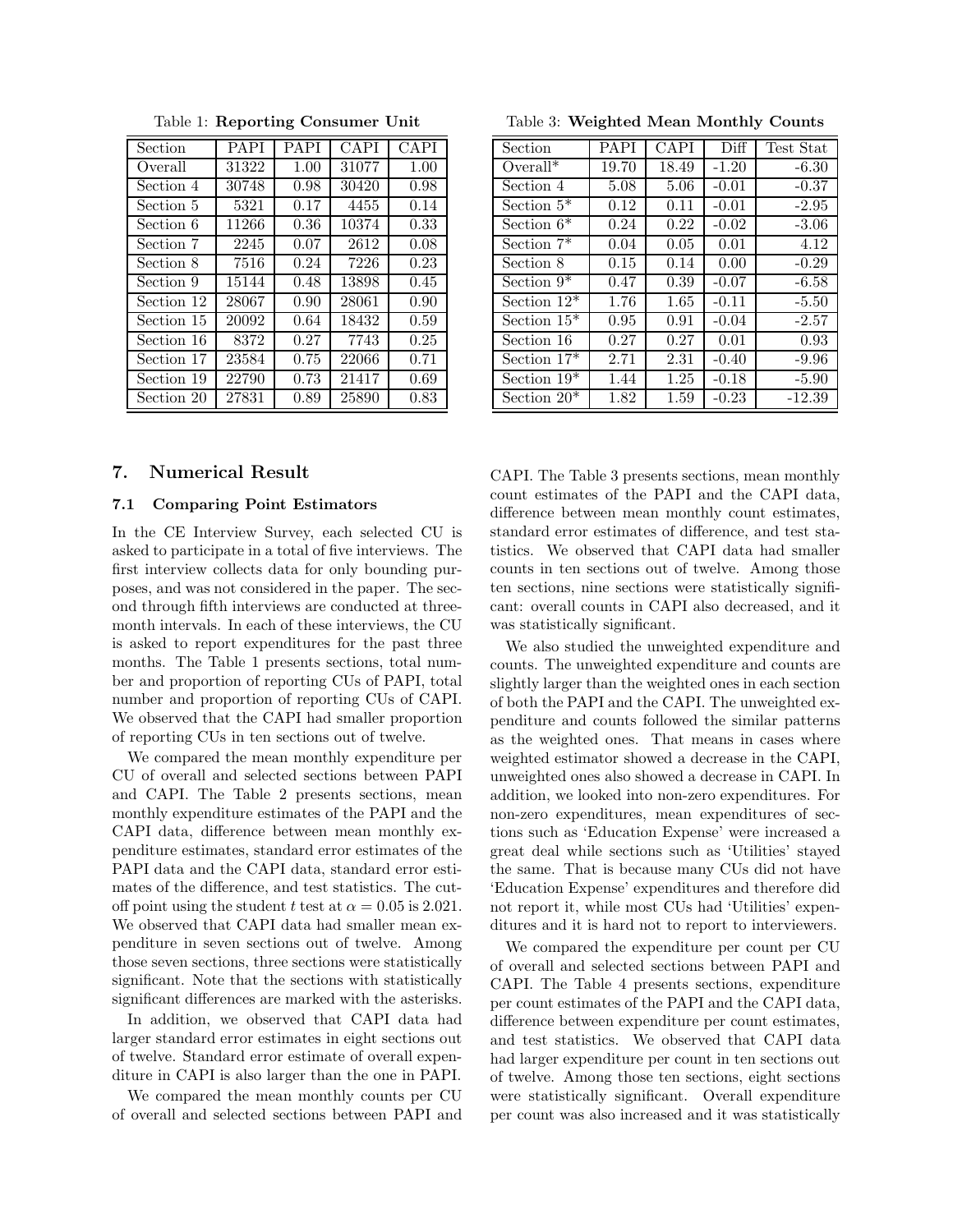| Section        | <b>PAPI</b> | <b>CAPI</b> | Diff     | $\mathrm{se}02$ | se04  | se(Diff) | Test Stat |
|----------------|-------------|-------------|----------|-----------------|-------|----------|-----------|
| Overall        | 2359.89     | 2329.63     | $-30.26$ | 22.98           | 28.42 | 29.55    | $-1.02$   |
| Section $4^*$  | 260.28      | 256.82      | $-3.46$  | 1.75            | 1.92  | 1.44     | $-2.40$   |
| Section 5      | 52.19       | 55.24       | 3.05     | 2.11            | 2.76  | 3.12     | 0.98      |
| Section 6      | 53.24       | 56.28       | 3.04     | 1.23            | 1.56  | 1.90     | 1.60      |
| Section $7^*$  | 3.37        | 4.53        | 1.16     | 0.16            | 0.21  | 0.33     | 3.52      |
| Section $8^*$  | 43.14       | 47.78       | 4.64     | 1.79            | 1.57  | 1.91     | 2.43      |
| Section 9      | 33.66       | 32.62       | $-1.03$  | 0.94            | 1.19  | 1.33     | $-0.78$   |
| Section $12^*$ | 158.31      | 173.80      | 15.48    | 1.37            | 1.68  | 2.25     | 6.89      |
| Section 15     | 87.38       | 83.67       | $-3.71$  | 2.03            | 2.13  | 2.33     | $-1.59$   |
| Section 16     | 92.03       | 86.62       | $-5.42$  | 4.94            | 4.68  | 3.86     | $-1.40$   |
| Section $17*$  | 50.56       | 45.85       | $-4.72$  | 0.92            | 0.90  | 1.10     | $-4.29$   |
| Section 19     | 191.92      | 191.12      | $-0.80$  | 5.90            | 8.75  | 9.67     | $-0.08$   |
| Section $20^*$ | 70.63       | 63.11       | $-7.52$  | 1.22            | 0.88  | 1.01     | $-7.45$   |

Table 2: **Weighted Mean Monthly Expenditure**

Table 4: **Expenditure per Count**

| Section        | <b>PAPI</b> | <b>CAPI</b> | Diff     | Test Stat |
|----------------|-------------|-------------|----------|-----------|
| $Overal*$      | 119.81      | 125.97      | 6.16     | 5.38      |
| Section 4      | 51.28       | 50.75       | $-0.53$  | $-1.53$   |
| Section $5^*$  | 445.06      | 520.51      | 75.45    | 2.88      |
| Section $6*$   | 224.72      | 258.77      | 34.05    | 5.56      |
| Section 7      | 87.90       | 90.55       | 2.65     | 0.41      |
| Section $8^*$  | 297.02      | 331.97      | 34.95    | 3.30      |
| Section $9^*$  | 72.14       | 83.25       | 11.11    | 4.55      |
| Section $12^*$ | 90.13       | 105.58      | 15.45    | 18.04     |
| Section 15     | 92.20       | 92.30       | 0.10     | 0.04      |
| Section $16*$  | 345.95      | 315.68      | $-30.26$ | $-3.01$   |
| Section $17*$  | 18.64       | 19.85       | 1.21     | 3.55      |
| Section $19*$  | 133.63      | 152.69      | 19.06    | 2.77      |
| Section $20^*$ | 38.76       | 39.67       | 0.91     | 2.43      |

significant.

#### **7.2 Comparing Distributions**

Figure 1 displays a quantile-quantile (QQ) plot of total monthly expenditures per CU in the CAPI against total monthly expenditures per CU in the PAPI, where expenditures were log-transformed and the circles represented percentiles. The pth percentile is the value where  $p$  percent of the data lay below or equal to the value. Under regularity conditions, if the CU-level sample expenditures from both the PAPI and the CAPI are the same, then the percentiles from the CAPI would approximately follow the percentiles from the PAPI and the QQ plot in Figure 1 should have its points arranged along a line with a slope of 1 and an intercept of 0. We did not observe any substantial deviation from this line except at the 100th percentile.

We also plotted a QQ plot of monthly expenditure data which only included the 95th to 100th percentiles, where expenditures were log-transformed and the circles represented percentiles. Figure 2 showed how tail distributions differed between the PAPI and the CAPI. We observed that expenditures from the CAPI were slightly higher in high spending CUs even after accounting for inflation.

Similarly, we plotted QQ plots of percentiles in the original scale for the selected sections, such as Section 7, Section 12, Section 17, and Section 20. Figure 3 showed that Section 7 expenditures from the CAPI were higher than the ones from the PAPI. We did not observe any substantial deviation from the line in Section 12, Section 17, and Section 20.

We compared family incomes between the PAPI and the CAPI respondents. A QQ plot of family income showed that the percentiles of family income per CU from the CAPI approximately followed the percentiles from the PAPI except at the 100th percentile. A QQ plot of family income data which only included the 95th to 100th percentiles, however, showed that family income from the CAPI were slightly higher in high income CUs even after accounting for inflation.

Figure 4 presents side-by-side boxplots of the unweighted overall monthly counts separately for PAPI and CAPI. The middle line in the box corresponds to the median, the upper and lower bounds of the box correspond to the sample upper and lower quartiles, and the upper and lower whiskers correspond to the largest and smallest sample values, respectively. The median values were 18 for PAPI data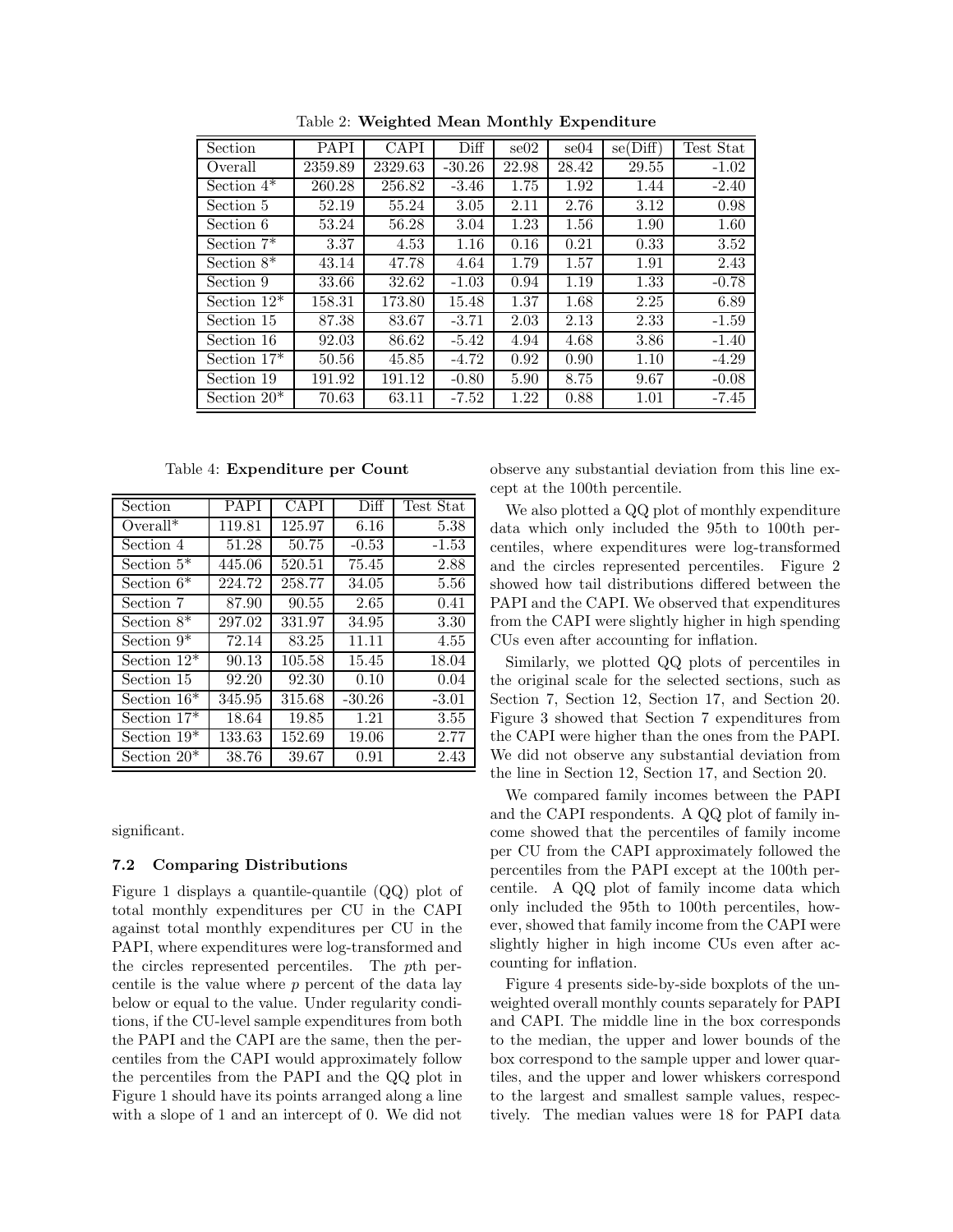and 17 for CAPI data.

### **8. Summary**

The preliminary results show a decrease in expenditures and counts in the CAPI data when compared to the PAPI data. However, we observed an increase in the expenditure per count in the CAPI data. Sections whose expenditures were thought to be somewhat underestimated with PAPI such as Section 7 showed increase in CAPI, while sections whose expenditures were thought to be somewhat overestimated with PAPI such as Section 20 showed a decrease in CAPI. The CAPI does not allow interviewers much liberty in assigning the counts, especially for the combined purchases. Therefore, the CE considers the count from CAPI to be more accurate. The PAPI and the CAPI data had similar distributions of both expenditure and counts. However, we observed an increase in variability in the CAPI, and noted a considerable number of extreme values in the CAPI data. It would be of interest to consider extensions to this work. For example, one could consider the analysis of extreme values in the CAPI data and investigate how they affect the variance and the bias of the estimators. In addition, one could further explore the sections with significant differences and conduct a more detailed analysis at the UCC level.

This study is not a full-scale cross sectional study. Although we selected sections with nearly exact translation, and then adjusted expenditures according to the CPI values in each section for higher comparability, we are aware of the fact that there are other factors we were not able to adjust.

# **9. References**

Bradburn, N., Frankel, M., Baker, R., and Pergamit, M. (1991). A Comparison of Computer-Assisted Personal Interviews (CAPI) with Paper-and-Pencil Interviews (PAPI) in the National Longitudinal Study of Youth. *NLS Discussion Paper Series*. U.S. Bureau of Labor Statistics.

Bureau of Labor Statistics (1997). *BLS Handbook of Methods*. Washington, DC: U.S. Department of Labor.

Cho, M. and Eltinge, J. (2005). Modeling of Survey Response Rates and Reporting Rates in the U.S. Consumer Expenditure Interview Survey. *Proceedings of the American Statistical Association*. Survey Research Methods Section [CD-ROM], Alexandria, VA: American Statistical Association.

Cho, M., Eltinge, J., and Swanson, D. (2003). In-

ferential Methods to Identify Possible Interviewer Fraud Using Leading Digit Preference Patterns and Design Effect Matrices. *Proceedings of the American Statistical Association*. Survey Research Methods Section [CD-ROM], Alexandria, VA: American Statistical Association.

Cho, M., Eltinge, J., and Steinberg, B. (2004). Temporal Patterns of Survey Response Rates and Reporting Rates in the U.S. Consumer Expenditure Interview and Other Panel Surveys. *Proceedings of the American Association for Public Opinion Research*. Survey Research Methods Section [CD-ROM], Alexandria, VA: American Statistical Association.

Dietz, R., Duly, A., Groves, S., Hackett, C., Henderson, S., James, L., Kincaid, N., Paszkiewicz, L., Ryan, J., Shapiro, J., and Swanson, D. (2003). Final Report of the Interview CAPI Test Analysis Team. Manuscript, U.S. Bureau of Labor Statistics.

Eltinge, J., and Cho, M. (2003). Nonidentified Item Nonresponse and Reporting Rate in the U.S. Consumer Expenditure Interview Survey. *Proceedings of the 14th International Workshop on Household Survey Nonresponse*. Belgium. Available at http://www.nonresponse.org

Eltinge, J.L., Sukasih, A. and Weber, W. (2000). Feasibility of Constructing Combined Estimators using Consumer Expenditure Interview and Diary Data. Manuscript, Office of Survey Methods Research, U.S. Bureau of Labor Statistics.

Fuchs, M., Couper, M., and Hansen, S. (2000). Technology Effects: Do CAPI or PAPI Interviews Take Longer? *Journal of Official Statistics*. Vol. 16, No. 3, 2000, pp.273-286.

Lamas, E., Palumbo, T., and Eargle J. (1996). The Effect of the SIPP Redesign on employment and Earnings Data. No. 9606, U.S. Bureau of the Census.

Swanson, D., Cho, M., and Eltinge, J. (2003). Detecting possibly fraudulent or error-prone survey data using Benford's Law. *Proceedings of the American Statistical Association*. Survey Research Methods Section [CD-ROM]. Alexandria, VA: American Statistical Association.

Wolter, K.M. (1985). *Introduction to Variance Estimation*. Springer-Verlag, New York.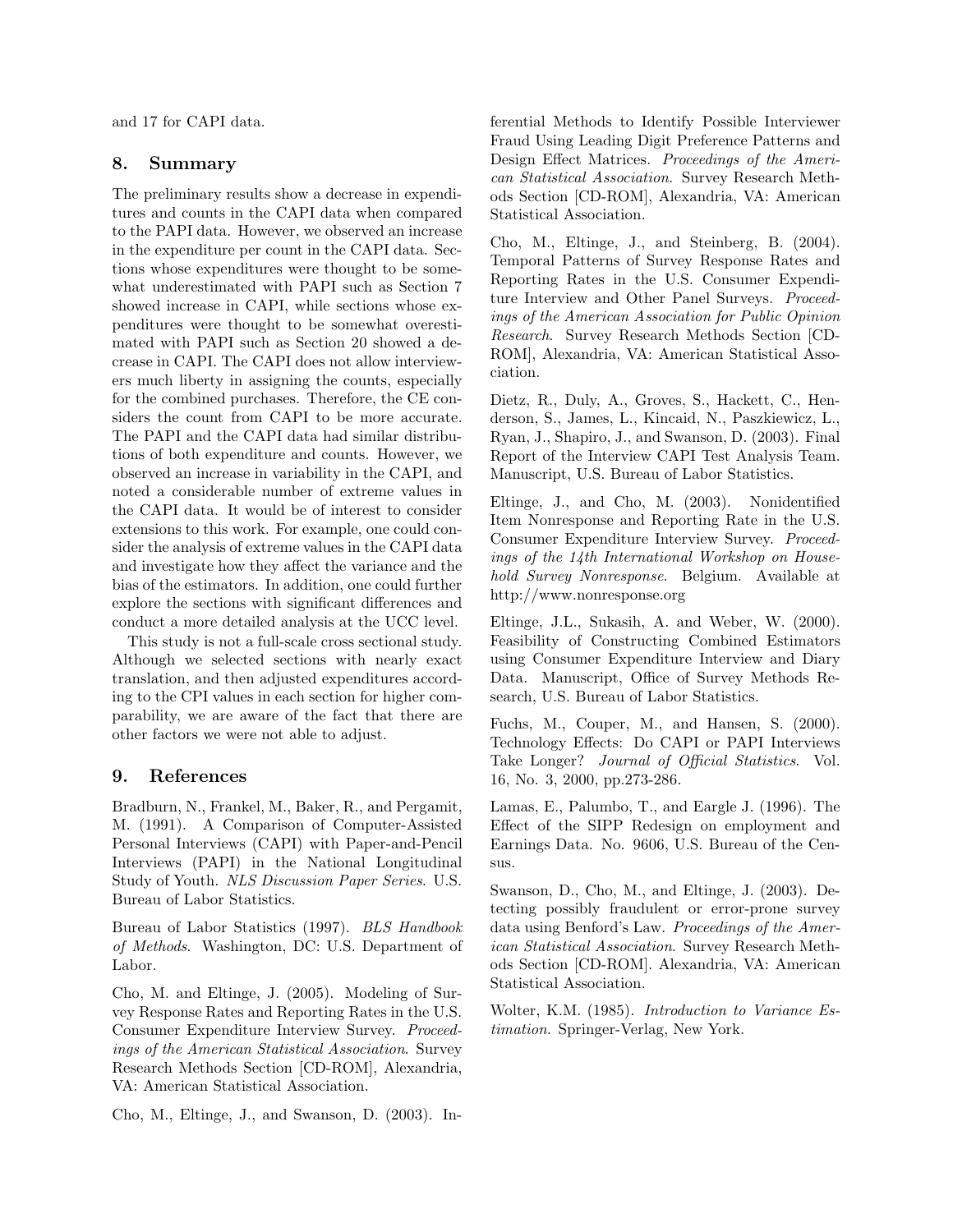

Figure 1: QQ plot of Log (Monthly Exp)



Figure 2: QQ plot of Log (Monthly Exp) in upper Tail